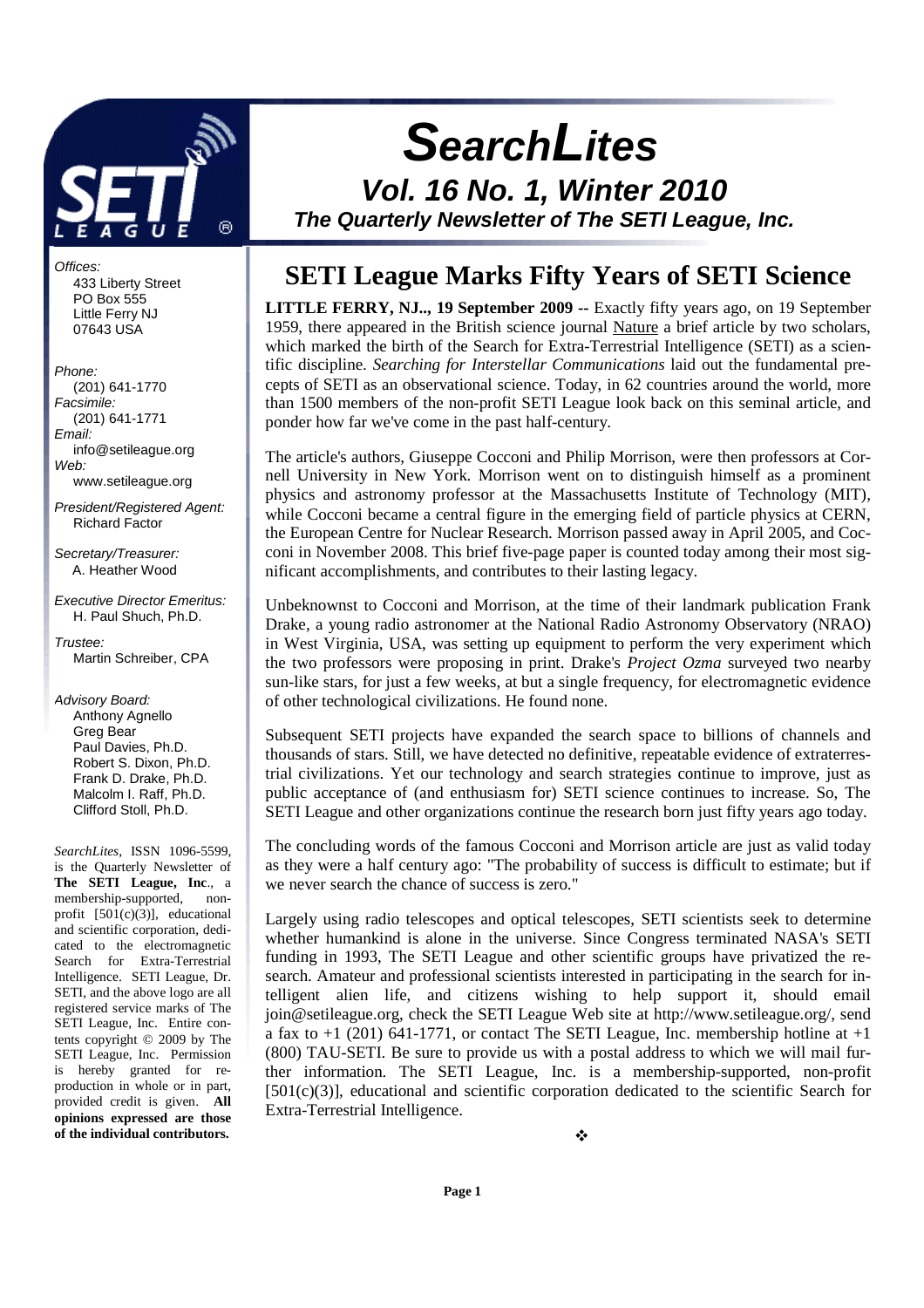#### **The Faraway World: Looking for Dark Matter**

By Michinao Sakamoto, Kanagawa-ken Japan

#### **Summary**

This paper proposes a thought experiment in which the universe is composed of real and imaginary parts which compliment each other, and will eventually cause the current expansion to become a contraction, leading to an ultimate Big Crunch.

#### **Abstract**

Results from the Cosmic Background Explorer (COBE) and the Wilkinson Microwave Anisotropy Probe (WMAP), show that normal matter accounts for only 4% of all matter and energy in the universe. The remainder is a "dark side" composed of dark matter and energy. This paper attempts to illuminate this dark side by hypothesizing an anti-matter world, with energy that is in the process of conversion to matter existing between galaxies. With this in mind, I describe a scenario in which the expansion of the universe will at some point become a contraction and cause a cyclical regeneration through another Big Bang.

#### *Introduction*

Observations from COBE and its successor, WMAP, have presented humanity with major questions concerning the composition of the universe. The results to date indicate that normal matter does not exceed 4% of the total energy density of the universe. The remaining 96% is a combination of as yet unidentified dark matter and dark energy. While there are hopes for a breakthrough in the LHC experiments, full clarification of this issue is difficult.

In this article, I focus on symmetry and cyclicality as major characteristics of nature and apply them to the question of the composition of the universe. Within four-dimensional spacetime, I envision an "imaginary space" composed of antimatter, in which imaginary time flows *(1)*, and offer here a thought experiment, a "binary cyclical theory", in which a drastic reduction of the dark portion occurs *(2)* and the expansion of the universe will at some point in time become a contraction and bring about a cyclical regeneration *(1)*.

#### *Two worlds*

When the Big Bang and the subsequent period of accelerated expansion and ultra-high temperatures (referred to as inflation) ended, and the universe began to cool, a large amount of particle pairs were generated. These either underwent rapid pair annihilation, or escaped to free space to later collide with other particles, leading either to annihilation (creating energy) or bonding (creating elementary particles) *(3)*. In an analogy with Kobayashi–Maskawa theory, particles and anti-particles are formed in separate zones principally due to CP symmetry breaking *(3)*. As these zones become larger due to gravitons and gravitinos (yet to be discovered), which are assumed to be responsible for gravity, the nature of time is determined in each zone. Taking supersymmetry into consideration, I suggest that "imaginary time", expressed through imaginary numbers, began together with our real time. Due to the fact that CP symmetry breaking is only revealed when expressed using imaginary numbers *(3)*, in contrast with our "real space", regions of "imaginary space" are formed, which requires imaginary numbers to be described. Again, based on the

theory of CP symmetry breaking, it has been proposed that the current macrocosmos was formed as two symmetrical universes, within which either matter or anti-matter was dominant.

The question arises as to where this "imaginary space" exists in four-dimensional space-time. I believe that it is not something that exists as a segment of three-dimensional space, but rather can be thought of as being in a state of quantum mechanical "superposition" *(2,3)*. Even time is interpreted as having a duality, similar to Bohr's complementarity principle. Naturally, relativistic effects also occur in imaginary space. The Higgs boson, for which there is hope of discovery in the LHC experiments, exists in both worlds. In addition to the Higgs theory, through the movement of galaxies, the rotation of the earth, through the energy originating from microscopic living things, particles are formed and become elementary particles in an appropriate form. This process is also thought to be that which produces the dark matter and energy present in the universe. In addition, if imaginary space exists, it is possible that black holes represent a link between normal and imaginary space. As their intense gravity increases by swallowing other celestial bodies, it is suggested that they ultimately explode into another universe, like a ruptured bag turned inside out, in effect becoming white holes.

#### **Cyclic regeneration**

The results of COBE suggest that the universe will continue to expand indefinitely. However, I believe the expansion will slow down and become a contraction, ultimately leading to a Big Crunch, which begins the next cycle. It is thought that dark energy, assumed to account for 73% of the total energy and matter of the universe, follows a path to materialization, and that the overall mass of matter in the universe will increase. Together with the mass associated with black holes, which are believed to exist throughout the universe and are produced by aging stars, if this newly created matter increases the overall density of matter in the universe above a critical value, at some point in time the universe will begin to contract due to mutual gravitational forces. Although it is not certain when this transition will occur, it should be after a sufficient amount of energy has been converted into matter, probably best described as when "that which is dark turns grey". In looking at the universe as a bi-polar system of matter and antimatter as described above, I believe that the conditions for this reversal to occur are the same in both of these worlds and that it will occur at almost the same time in both. Once this switch to contraction occurs, in contrast to the period of expansion that now exists, gravity should begin to act between the stars in an ever-accelerating manner. The contraction will accelerate until the so-called event horizon (the Schwarzschild radius) is reached and the temporal wall separating the two worlds is annihilated. At this point, matter and anti-matter will collide on an unprecedented scale and the whole universe will be annihilated in a manner similar but opposite to the initial period of inflation, as everything is converted to energy at an unimaginable speed and scale. This is the big crunch and it could easily lead to another big bang, resulting in everything starting over again. This scenario can also explain the unimaginable energy of the Big Bang.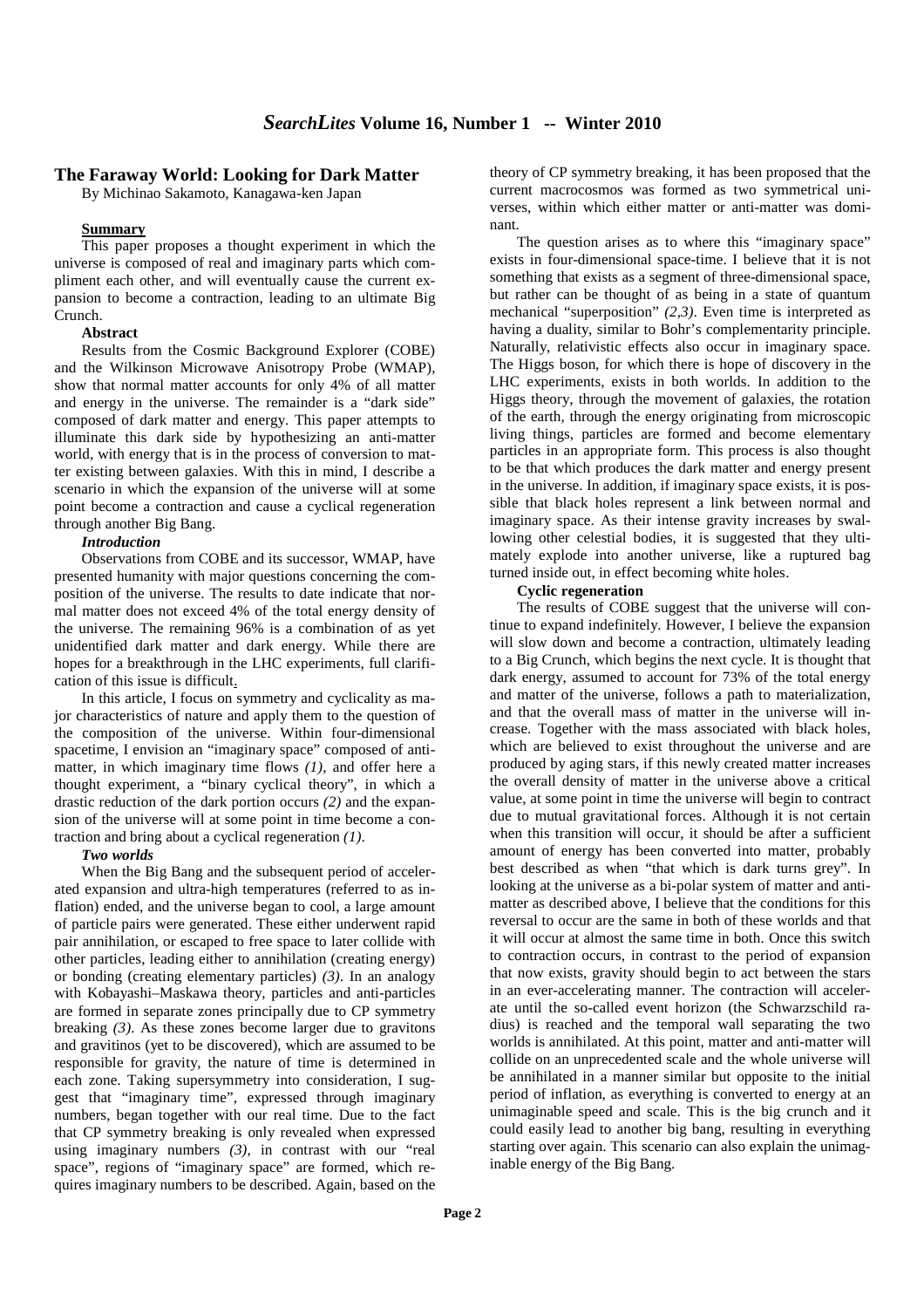## *SearchLites* **Volume 16, Number 1 -- Winter 2010**

#### *Final thoughts*

Like much of cosmology, the scenario I have outlined here, in which this universe will not meet its end by expansion, is just a hypothesis. However, all intelligent beings such as ourselves wish to ponder the nature of the "universe". With this in mind, in proposing this hypothesis I have taken imaginary numbers, which are commonly used for computation, from inside the box known as mathematics and brought them into the real world. In the future, I hope that verification of this scenario can be supplied by upcoming giant accelerator experiments.

#### **References**

- 1. S. Hawking in *The Universe in a Nutshell*, (Bantam Spectra, 2001).
- 2. Hawking and L. Mlodinow in *A Briefer History of Time*, (Bantam Books, 2005).
- 3. Kobayashi in *Kieta Hanbushitsu (in Japanese)*, (Blue Backs, 1997).

# **IAC Report**

For the  $38<sup>th</sup>$  consecutive year, members of the global SETI community gathered at the annual International Astronautical Congress (IAC) for a Symposium on Extraterrestrial Intelligence. This year's IAC was held in Daejon, Korea from 12 to 16 October 2009, and attracted thousands of astronautics professionals from dozens of countries. Coordinated by Doug Vakoch and Seth Shostak (both of the USA), the SETI Symposium consisted of two sessions.

SETI I: SETI Science and Technology was chaired by Claudio Maccone (Italy) and Seth Shostak (USA), with H. Paul Shuch (USA) serving as rapporteur, and included five presented papers. The session featured the annual Rudolph Pesek Lecture, this year delivered by Prof. Myung-Hyun Rhee of Yonsei University, Seoul. SETI II: Interdisciplinary Aspects was chaired by Doug Vakoch (USA) and H. Paul Shuch (USA), with John Traphagan (USA) serving as rapporteur, and featured six papers, including the annual Billingham Cutting Edge Lecture (documented elsewhere in this newsletter). Abstracts to all of the SETI Symposium papers may be found online at http://iaaseti.org.

The next International Astronautical Congress will be held in Prague, Czech Republic, 27 September to 1 October 2010. The following year, we will meet in Capetown, South Africa, 3 to 7 October 2011, and plans are now underway for an Autumn 2012 IAC in Naples, Italy. All of these events will include the usual SETI I and SETI II technical sessions (SETI Science and Technology, and Interdisciplinary Aspects, respectively), as well as the annual meetings of the IAA SETI Permanent Study Group.

# **Event Horizon**

SearchLites readers are apprised of the following conferences and meetings at which SETI-related information will be presented. League members are invited to check our World Wide Web site (www.setileague.org) under *Event Horizon*, or email to us at info@setileague.org, to obtain further details. Members are also encouraged to send in information about upcoming events of which we may be unaware.

**January 25 - 26, 2010**: The detection of extra-terrestrial life and the consequences for science and society, Royal Society, London UK.

**February 12 - 14, 2010**: Boskone 47, Boston MA.

**February 21, 2010, 8:30 - 11:30 AM PST**: SETI Turns 50 Symposium, at the American Association for the Advancement of Science annual meeting, San Diego CA.

**March 20 - 21, 2010**: Society of Amateur Radio Astronomers regional meeting, Stanford University, Palo Alto CA.

**April 17, 2010, 0000 UTC - 2359 UTC**: Eleventh annual SETI League Ham Radio QSO Party: 3.551, 7.0309, 7.2039, 14.084, 14.204, 21.306, and 28.408 MHz.

**April 18, 2010**: Sixteenth SETI League Annual Membership Meeting, Little Ferry NJ.

**April 24 - 25, 2010**: Trenton Computer Festival, Ewing NJ.

**April 26 - 29, 2010**: Astrobioloby Science Conference 2010, League City, TX.

**June 4 - 6, 2010**: Rochester Hamfest, Rochester NY.

**July 4 - 7, 2010**: *Society of Amateur Radio Astronomers* Conference, NRAO Green Bank WV.

**July 22 - 24, 2010**: Central States VHF Conference, St. Louis MO.

**September 2 - 6, 2010**: *Aussiecon 4*, 68th World Science Fiction Convention, Melbourne Australia.

**September 27 - October 1, 2010**: *61st International Astronautical Congress*, Prague, Czech Republic.

**October 4 - 8, 2010**: *Second IAA Symposium on Searching for Life Signatures*, Milton Keynes, UK.

**November 17 - 18, 2010**: *IAA 50th Anniversary Celebration*, Washington, DC.

**November 19 - 21, 2010**: Philcon 2010, Cherry Hill, NJ.

**April 16, 2011, 0000 UTC - 2359 UTC**: Twelfth annual SETI League Ham Radio QSO Party: 3.551, 7.0309, 7.2039, 14.084, 14.204, 21.306, and 28.408 MHz.

**April 17, 2011**: Seventeenth SETI League Annual Membership Meeting, Little Ferry NJ.

**October 3 - 7, 2011**: *62nd International Astronautical Congress*, Cape Town, South Africa.

**April 21, 2012, 0000 UTC - 2359 UTC**: Thirteenth annual SETI League Ham Radio QSO Party: 3.551, 7.0309, 7.2039, 14.084, 14.204, 21.306, and 28.408 MHz.

**April 22, 2012**: Eighteenth SETI League Annual Membership Meeting, Little Ferry NJ.

**September 2012 (dates TBA)**: *Sixth International Congress for Radio Astronomy* , Heidelberg, Germany.

**October, 2012 (dates TBA)**: *63rd International Astronautical Congress*, Naples, Italy.

**April 20, 2013, 0000 UTC - 2359 UTC**: Fourteenth annual SETI League Ham Radio QSO Party: 3.551, 7.0309, 7.2039, 14.084, 14.204, 21.306, and 28.408 MHz.

**April 21, 2013**: Nineteenth SETI League Annual Membership Meeting, Little Ferry NJ. ❖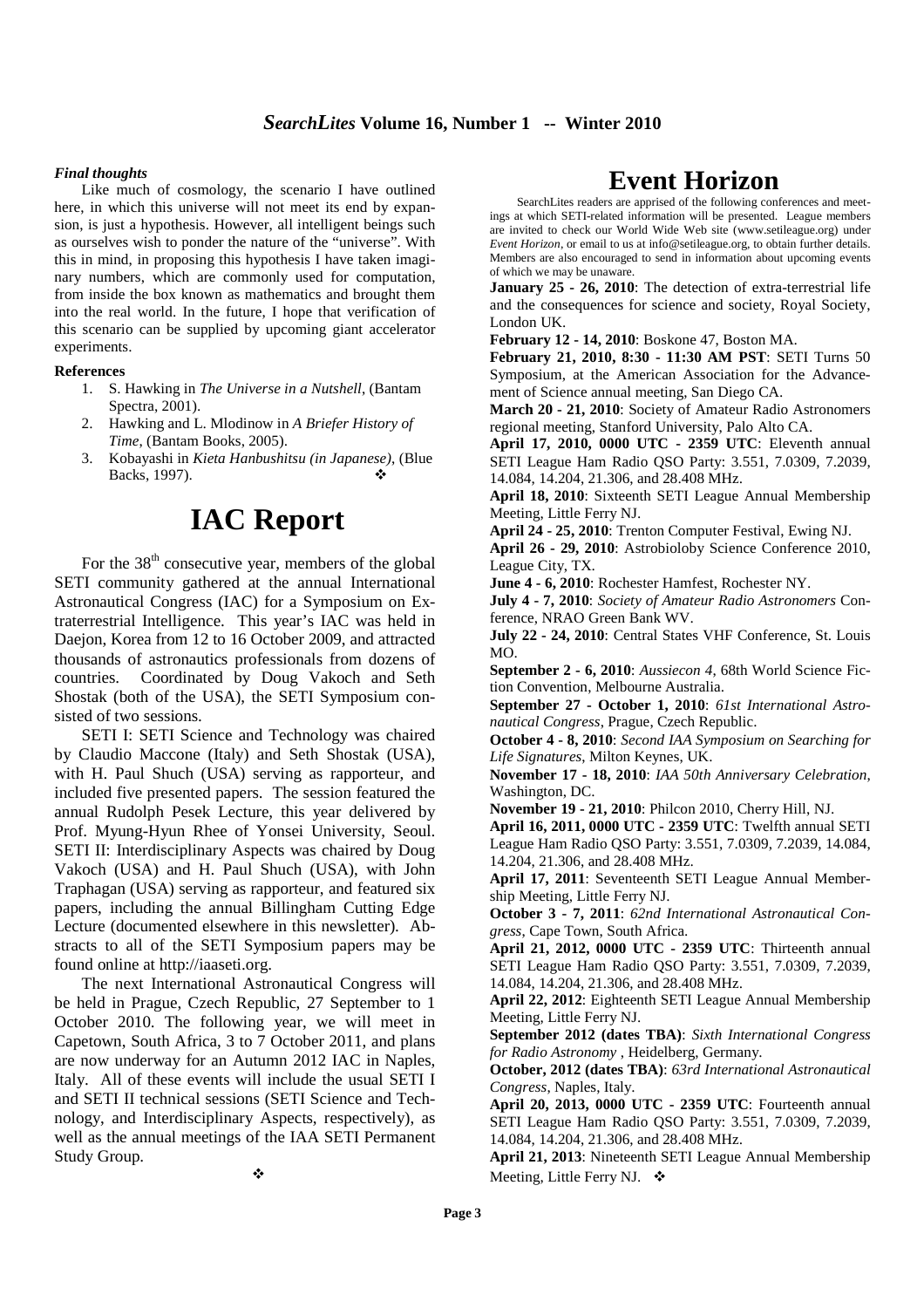# **Executive Director Joins Korean SETI Effort**

**SEOUL, KOREA.., 8 October 2009 --** During a lecture tour at Yonsei University in Korea, Prof. H. Paul Shuch, executive director emeritus of the nonprofit SETI League, was today tapped to serve on the Foreign Advisory Council of the newly formed SETI Korea Society. The Society, which can be reached via setikorea@gmail.com, was organized to initiate and coordinate SETI observational projects in Korea, according to its General Secretary, Prof. Myung-Hyun Rhee.

Prof. Rhee serves as Principal Researcher at the Yonsei University Observatory in Seoul. He and Prof. Shuch met a year ago, at a UNESCO SETI meeting in Paris, and immediately began exploring collaborations between the university and the membership-supported SETI League. Also approached as advisers to the Korean SETI effort (subject to confirmation) are Alexander Zaitsev, Jill Tarter, Frank Drake, Doug Vakoch, Seth Shostak, Claudio Maccone, Dan Werthimer, and Ivan Almar. Significantly, all of these SETI scientists are members or supporters of The SETI League, which Shuch has headed since its inception in 1994.

Prof. Shuch lived in Korea from 1967 to 1969, and has visited the country on several occasions during the years since. "I regret that I am no longer fluent in the Korean language," he admits, "although that should hardly prove a barrier to we who contemplate interstellar communications!" ❖



**21 meter dish at Yonsei University Observatory** 

## **Billingham Cutting-Edge Lecture**

At its 2005 meeting in Fukuoka, Japan, the SETI Permanent Study Group (SPSG) of the International Academy of Astronautics (IAA) voted to establish an annual *Billingham Cutting-Edge Lecture*, as a forum to showcase breakthrough thinking in advancing the Search for Extra-Terrestrial Intelligence. The lecture honors longtime SPSG member and former chairman Dr. John Billingham, a major force for forty years in promoting innovation within the SETI field. Speakers are to be selected by the SPSG, with one Cutting-Edge Lecture to be delivered each year at the opening of the SETI II sessions of the IAA Symposium on SETI, at the annual International Astronautical Congress.

Each year, the speaker chosen for that year will be asked to present one cutting-edge idea and its potential implications for the scientific search for extraterrestrial intelligence. To help with travel expenses and/or as a small honorarium, the speaker will be paid \$4000 US. Dr. Steven Dick, the first Billingham Cutting-Edge Lecturer, very kindly waived his 2006 honorarium. SPSG member Dr. Allen Tough (Professor Emeritus, University of Toronto; Chief Scientist, Invitation to ETI) has generously pledged \$4000 US a year for the first five years.

The 2009 Billingham Lecture, "How Cosmological Models Should Guide SETI Search Strategies" was delivered at IAC 2009 in Daejon, Korea by James N. Gardner, a complexity theorist and science essayist whose articles and scientific papers have appeared in prestigious scientific journals, including *Complexity* (the journal of the Santa Fe Institute), *Acta Astronautica* (the journal of the International Academy of Astronautics), and the *Journal of the British Interplanetary Society*. He has also written popular articles for *WIRED*, *Nature Biotechnology*, *The Wall Street Journal*, and *World Link* (the magazine of the World Economic Forum).



**James N. Gardner delivering the fourth annual Billingham Cutting Edge Lecture in Daejon.**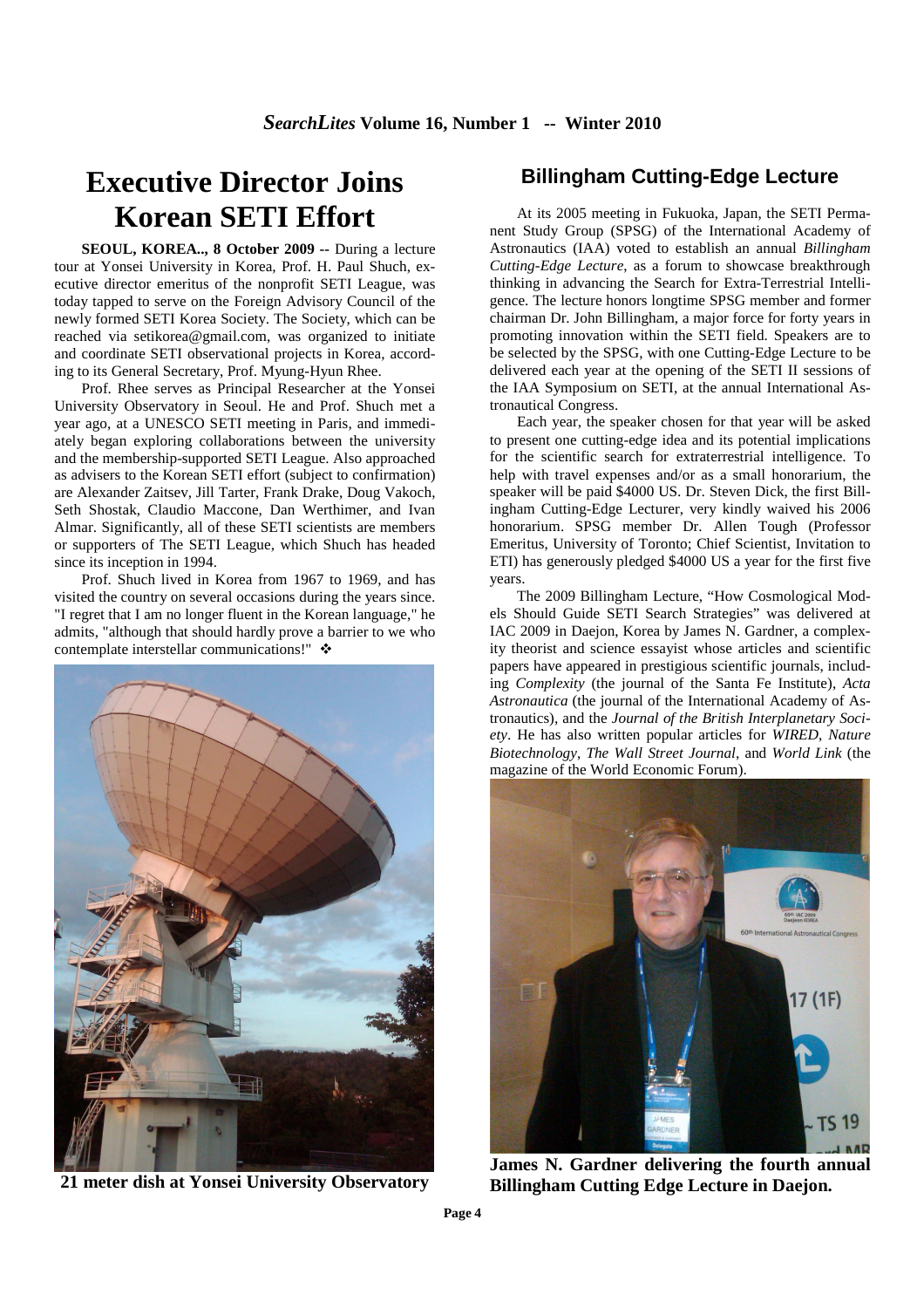## *Guest Editorial:*  **Properties of an Interstellar Beacon by Jon Lomberg**

There has been a good deal of discussion within The SETI League about the design of interstellar beacons on the one hand, and how to detect them on the other. Let's step back from the consideration of methods of transmission and the relative virtues of radio, optical, etc. The physics of these are well understood, so naturally it is the domain of search space that is easiest to study and manipulate. We can choose what kind of transmitters and receivers we will use. The only real progress in SETI has been the improvement of the sensitivity and bandwidth of the receivers. No doubt we will soon have the ability to monitor *most* of the radio/microwave spectrum at once. But perhaps that will not solve our problem of finding beacons.

What are the ideal properties of an interstellar beacon from a human perspective, whether sending or listening?

- It should be as easy as possible to detect.
- It should transmit/receive using technology we possess.
- It should be detectable from the planet's surface, as well as from instruments in space.
- It should be sent in as many wavelengths possible (radio, microwave, IR, optical, x and gamma)
- It should be as loud/bright as possible.
- It should be beamed directly toward us.
- It should be uninterrupted, constantly repeating some pattern.
- If there is an interval of silence between repetitions, it should be short. (Defining short and long in the context is a topic for another article. For the sake of argument let's say a duty cycle of one hour is short. A duty cycle longer than 1 day is long)

The most significant limiting factor of all METI (Messaging to Extra-Terrestrial Intelligence) done so far, as well as most attempted SETI strategies, is the "haystack" of duration (how long a beacon signal lasts) and the duty cycle (how often is it repeated). Even if we were so amazingly lucky as to reach a planet of radio-smart ETs , the chances of any of our METI transmissions being detected is small because the signals only last a short time and are not repeated. (Indeed, acquiring the signal a second time is the filter through which any possible messages must pass. All the various WOW signals we have heard have not).

It is often pointed out that sending uninterrupted powerful beacons is expensive. I would add to that annoying. Tests of tsunami sirens here in Hawaii are necessary but annoying, so they happen in my neighborhood only at 11:45 a.m.on the first Monday of each month. We want the tests and we want the test alarm to be very loud, but not happen too often.

A loud isotropic METI beacon may temporarily inconvenience somebody doing something else in the society sending the beacon. Shielded, directed beacons are less problematic locally, but also impossible to detect if you are not in the beam. So short, powerful all-directional beacons on many wavelengths may be a better fit for societies living near their own beacon transmitters. Make a really loud noise only intermittently, but one very easy to spot for the time it is on the air, whatever instrumentation you are using to listen.

Duration and power seem inversely related: the briefer the transmission, the cheaper the energy. Is it better to have a very powerful beacon at the expense of length of transmission? A brief, very powerful burst could be detectable at much larger distances than a weaker one that lasts longer.

Duty cycle is the key variable. How long does a sender wait to charge up the capacitor (or whatever) before transmitting again? How often will the neighbors tolerate it? In my opinion, senders will likely opt for briefer and stronger beacons, because they are much easier to detect and reach many more potential targets while minimizing local inconvenience. Beacons must therefore be repeated -- but at what interval?

Unless we can devise strategies that allow continuous monitoring of targets (or send repeated METI beacons ourselves) we could be looking in the right place at the right frequency-- when They are off the air. Very strong, brief bursts simultaneously in many known wavelengths and "Z-waves" (Sagan's generic term for methods we don't know about yet) would reach the greatest diversity of searchers. Senders really interested in finding others would cast their net as widely on the EM spectrum as possible.

Uninterrupted continuity of observation is the strategy that is most likely to detect intermittent but powerful beacons. A new SETI strategy would use arrays of low-cost, small receivers to look in many selected "special" directions: nearby exoplanets, sunlike stars, galactic center/anticenter axis, etc. By passing off to receivers worldwide we sustain continuous searching without a lapse. Perhaps such a search could be piggybacked on home satellite dishes, expanding on the Project Argus concept.

The reason I am unconcerned about any risk with current METI is that the very brief transmissions sent only once are probably too short to be detected, and any case impossible for recipients to confirm with a second observation.

Long-lived civilizations will be patient civilizations. They will expect searchers to be patient as well. A patient search is not one constantly changing targets. It is choosing your direction of search and settling in to listen constantly until you hear something. Until we do that, it is premature to speak of any "silence in the Heavens."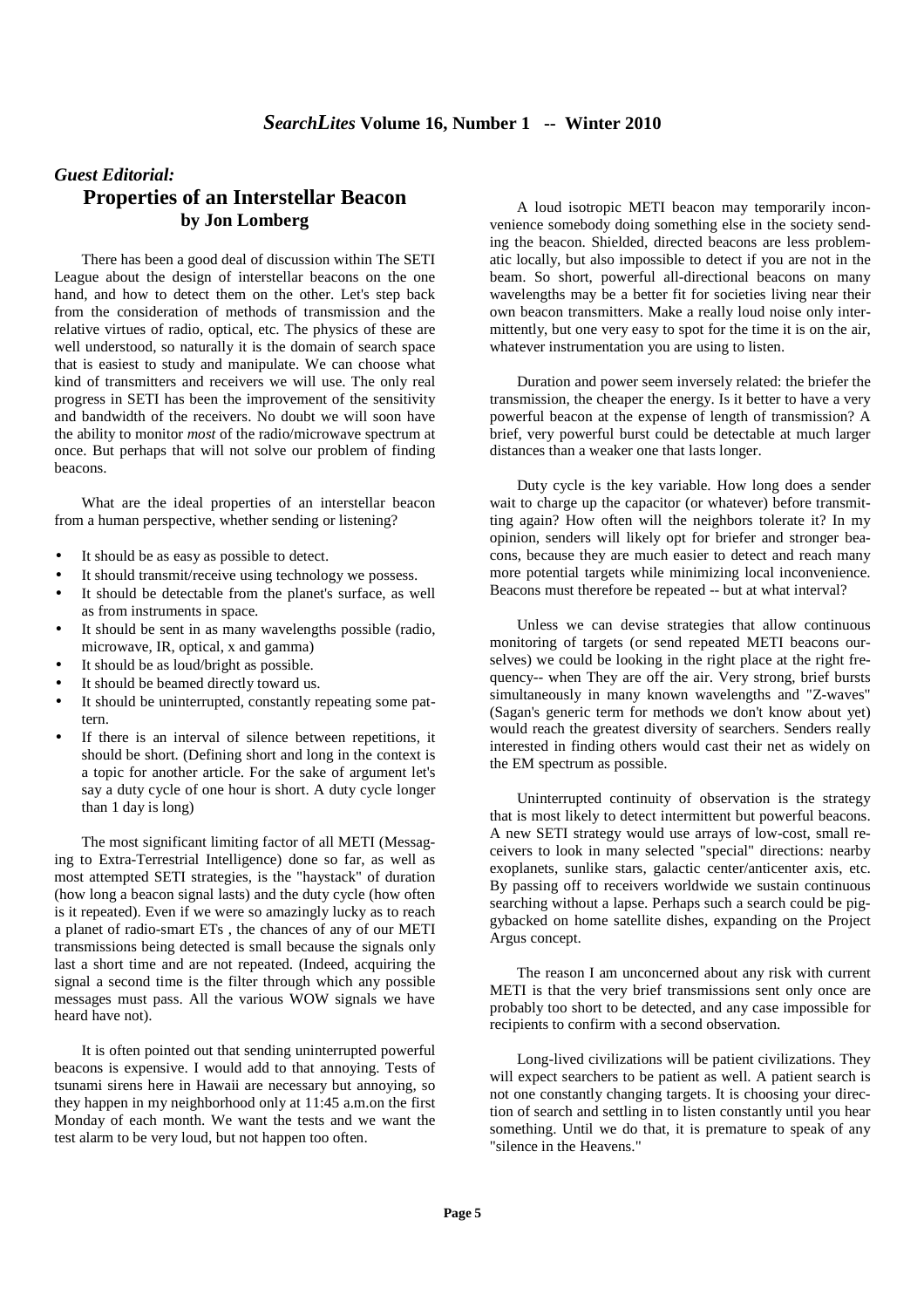#### *Guest Editorial:*

## **A Big Waste of Mass by Nicholas J. Szabo**

According to an article in *New Scientist* this past October, light pollution from cities and the presence of CFCs and other artificial compounds in the atmosphere (indicated by absorption at characteristic wavelengths) could be signs of intelligent life on alien planets. It has been suggested that we could construct orbiting observatories to detect just such biosignatures. I think otherwise.

Humans building large space structures to detect aliens emitting CFCs, which humans have already rendered obsolete after extremely brief use, strikes me as oddly backwards. It is the aliens, most likely hundreds of millions of years more advanced than us, who will have the astronomically sized structures, not ourselves in the near future.

Still, looking for CFCs does hint at the strategy which I have proposed -- look for artificial surfaces with very optically improbable properties, including chemicals that are highly unlikely or rare in natural dust clouds. For example, the surfaces of human satellites and many skyscraper windows have improbably very high concentrations of gold due to its good optical and thermal properties.

Paint contains many artificial molecules. The result is that artificial surfaces have very artificial-looking optical properties and spectra. Given that ETI of the most probable ages (i.e. hundreds of millions of years older than us) could have already spread across its galaxy and converted most of its visible surfaces into artificial surfaces, this search strategy should work for ETI in other galaxies, and indeed given the statistics is more likely to work than looking at star systems within our own galaxy. And, it can be done with normal-sized telescopes and standard spectroscopy. ETI will be far more advanced than we, and should be as easy or easier to detect than planets.

Looking for artificial radiation sources is also a good strategy. They will be too small or too faint or too relatively bright or faint in certain spectra to be stars; indeed they will probably have very artificial-looking spectra. These artificial lights will be parts of astrostructures, rather than strung out on the surface of a planet as in our current brief stage of human development.

The very existence of a planet around a star is strong evidence *against* the existence of ETI there. Dandridge Cole and Gerard O'Neill long ago showed that planets are a very poor way to house a technologically advanced civilization -- they are a big waste of mass.

**Disclaimer:** The opinions expressed in editorials are those of the individual authors, and do not necessarily reflect the position of The SETI League, Inc., its Trustees, officers, Advisory Board, members, donors, or commercial sponsors.

*Ask Dr. SETI ®* 

# **Locating my Project Argus Dish Dear Dr. SETI:**

 *I need some guidance regarding where to site my new dish. There are some public utility electric service lines coming in on one side of my property. The other side has trees to the S & SW. I have a clear shot to the N & NW, however. The back side of the house (where you couldn't see the dish at all) is surrounded by tall trees. Any suggestions?* 

Rich, Georgia

#### **The Doctor Responds:**

Rich, remember that the Earth rotates on a west-to-east path. In drift-scan, that becomes your azimuth rotor. So, to maximize sky coverage over time, your dish should move in elevation on a north-south arm.

This will require some creativity with the mount, because TVRO dishes are generally set fixed in elevation (to coincide with the Clarke Belt), and rotate in azimuth (to track across it). So the mount needs to be varied vertically 90 degrees from the normal configuration. Siting then involves finding a location where, with respect to pointing straight up, you can get the maximum sky view in a north-south arc.

If you want the dish in the back yard, among the tall trees, then find a place where you can point it straight up (bird-bath mode) between the trees, with minimal blockage -- hopefully, nothing within a cone of 20 degrees or so with respect to the vertical.

Hope this helps.

# **Lagrangian Points for SETI Dear Dr. SETI:**

 *Do you know of any attempt to look for microwave ET probes that may be at L5/L4 points? I think I might put my system there for a look.* 

*I was thinking - If ET were to send Bracewell type probes to its nearby stars they would park them around each planet at its L5 point. They would be low power because they would be powered by sunlight alone, but could have large antennas that unfurl and point at each planet.*

*I think that I would just have to point at a location off the moon by ±60 degrees and track it, but I'm not sure. Do you know where I can come up with the calculation of these points?*

*Jim (Argonaut)* 

#### **The Doctor Responds:**

Jim, the idea of parking interstellar probes in Lagrangian points has occurred to many of us on Earth, so the Assumption of Mediocrity suggests that extraterrestrials may have had the same thought! But, before we can decide where to point our antennas, we need to consider *which* set of Lagrangian points we're talking about.

Three-body problems in orbital mechanics are always mathematically challenging, and in many cases intractable. In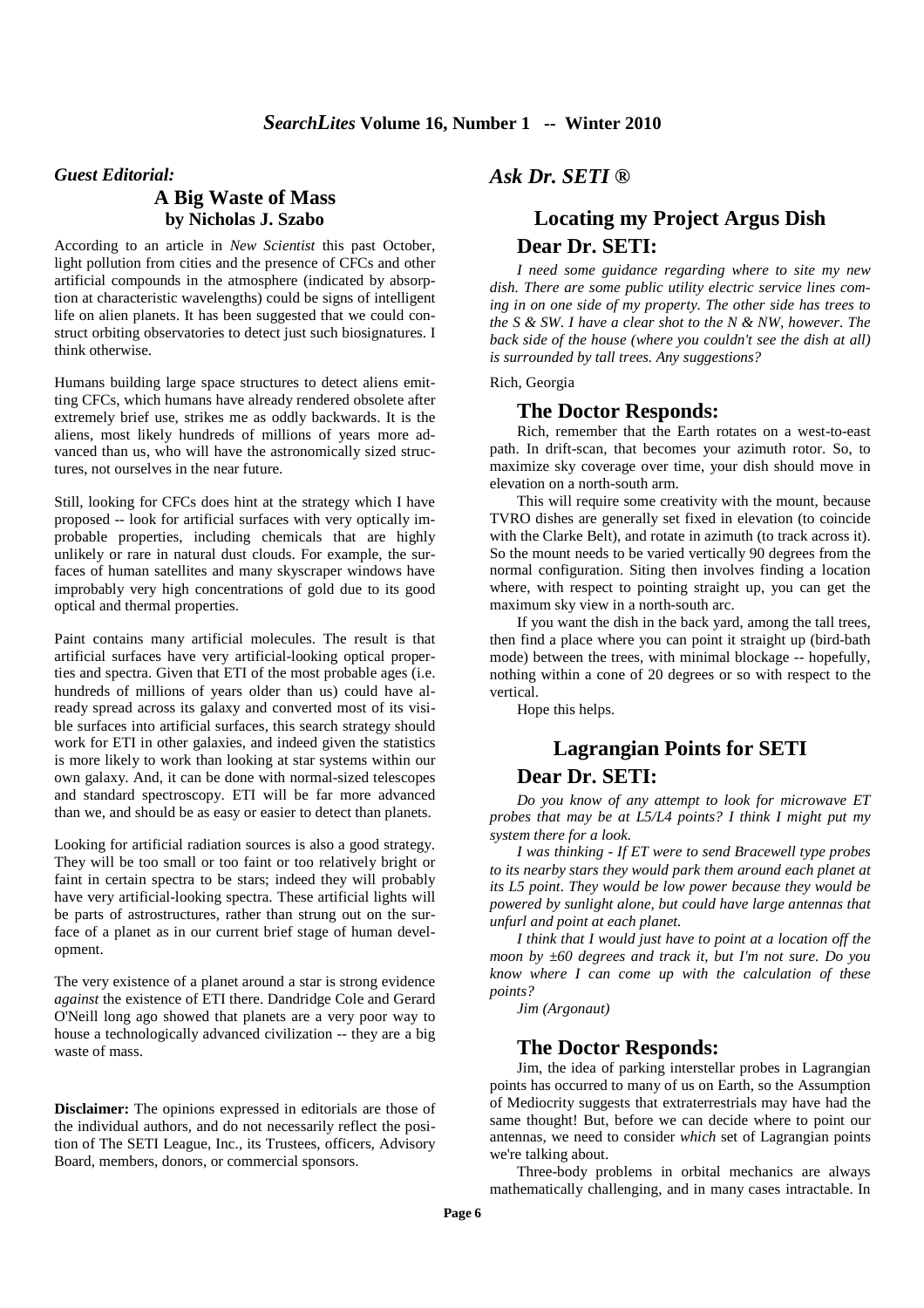#### *SearchLites* **Volume 16, Number 1 -- Winter 2010**

1772, Joseph Louis Lagrange figured out an interesting special case. In an orbital system with the proper mass ratio between the primary and secondary objects,**\*** there exist five points where the gravitational attraction of the two bodies upon a third object is in equilibrium. These three points are today called the Lagrangian Points, and are designated L1 through L5. In the case of the Earth and the Sun, for example, they are shown pictorially here:



There exists a similar set of five Lagrangian Points in the Earth-Moon gravitational system. Likewise, there are similar stable points in systems involving other planets and their moons. So, there are a good many L1, L2, L3, L4, and L5 points in our solar system alone.

If an extraterrestrial astronomer can detect a star and its planets, deduce planetary orbits, and estimate stellar and planetary masses, then such a being can compute the existence and location of the resulting Lagrangian Points. Parking an interstellar probe in these gravitationally stable regions is trivial -- at least, to the extent that *anything* involving interstellar travel can be considered trivial!

In the case of Lagrangian Points in a planet-moon orbital system, it gets a little more challenging, because our hypothesized extraterrestrial astronomer has to detect, and analyze the orbits of, moons around exoplanets. I'm not ruling this out, just pointing out the difficulties.

To date, a few searches for gravitationally stable interstellar probes have indeed concentrated on Lagrangian Points in the Earth-Sun system. It is reasoned that a civilization detecting the Earth will know that it is in its star's habitable zone (just as we know this about a few of the exoplanets we have detected from Earth). If you want to search for probes in the Earth-Sun L4 and L5 points, all you need to do is point your antenna in the ecliptic (the plane of the Earth's orbit around the Sun), at points in space leading and lagging the Earth by 60 degrees. In other words, look in space where the Earth was two months ago, and where it will be two months hence. Who knows? You might get lucky!

**\*** Specifically, the ratio of the masses of the primary and the secondary objects must exceed 24.96, for stable Lagrangian points to exist.

**Dr. SETI ® studies a Small Radio Telescope at the recent International Astronautical Congress in Korea. AF6KD**  photo.  $\rightarrow$ 

## **Why Not Look Locally?**

## **Dear Dr. SETI:**

*I just don't understand why we are searching deep space when there are already highly advanced and highly evolved non humans in our airspace doing exactly what they want, and we all know it, but for some reason most people are in denial or blinded by indoctrination.*

*We must stop thinking things are the way we expect them to be, because, they are not. I believe in the not too distant future, that SETI will be ridiculed for being so backward thinking. I ask you, which is more significant, creatures already in our airspace most people can't even comprehend, or a chance signal from a distant galaxy?*

*It just does not make sense to me! No offense intended...just frustration.* 

*Peter (UK)*

## **The Doctor Responds:**

Peter, I understand your frustration. Let's assume for the sake of argument that you are entirely correct about advanced beings in our airspace. Let's further assume that extraterrestrial civilizations are common and numerous (I see no reason not to start here). If ETI is as diverse as humanity (and again, I see no reason not to assume that), then we have something different to learn from *each* civilization we might encounter.

True, I can learn a lot from my local neighbors here in the US, but should that stop me from also seeking a dialog with other humans in, let us say, the UK (or anywhere else)? Similarly, even assuming there are "highly advanced and highly evolved non humans" here on Earth, why should this stop me from also seeking other ETI elsewhere in the universe?

If you have the expertise to study and communicate with ETI here on Earth, then you should certainly do so. As a radio astronomer, I have (arguably) the expertise to establish contact with other ETI at a greater distance, so I should certainly do so! We each play to our individual strengths.